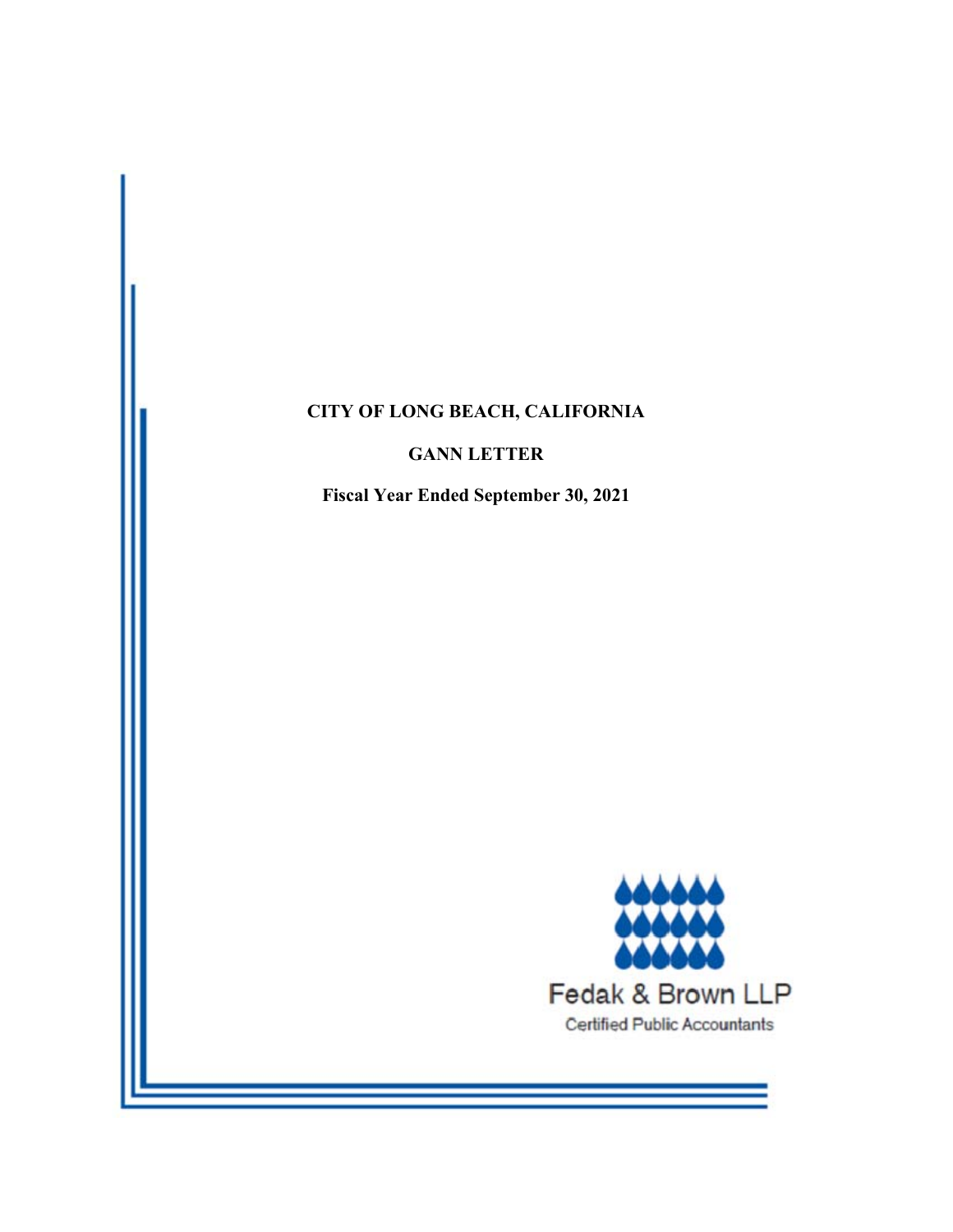

Fedak & Brown LLP

**Certified Public Accountants** 

**Cypress Office:** 6081 Orange Avenue Cypress, California 90630 (657) 214-2307 FAX (714) 527-9154

Riverside Office: 1945 Chicago Avenue, Suite C-1 Riverside, California 92507 (951) 783-9149

#### **Independent Accountant's Report on Agreed-Upon Procedures Applied to the Appropriations Limit Worksheet**

The Honorable Mayor and City Council City of Long Beach, California:

We have performed the procedures enumerated below to the accompanying Appropriations Limit Worksheet of the City of Long Beach, California (the City) for the year ended September 30, 2021. These procedures, which were agreed to by the City and the League of California Cities (as presented in the publication entitled *Agreed-upon Procedures Applied to the Appropriations Limitation Prescribe by Article XIII B of the California Constitution*), were performed solely to assist the City in evaluating whether it complied with the requirements of Section 1.5 of Article XIII B of the California Constitution. The City's management is responsible for the Appropriations Limit Worksheet. This agreed-upon procedures engagement was conducted in accordance with attestation standards established by the American Institute of Certified Public Accountants. The sufficiency of these procedures is solely the responsibility of those parties specified in this report. Consequently, we make no representation regarding the sufficiency of the procedures described below either for the purpose for which this report has been requested or for any other purpose.

- 1. We obtained the City's accompanying Appropriations Limit Worksheet for the year ended September 30, 2021 from the City of Long Beach and compared the limit and annual adjustment factors included in the worksheet to the limit and annual adjustment factors that were adopted by resolution of the City Council. We also compared the population and per capita income factor included in the aforementioned worksheet to those that were selected by a recorded vote by the City Council. No exceptions were noted as a result of these procedures.
- 2. For the accompanying Appropriations Limit Worksheet, we added the September 30, 2020 appropriations limit to (line A) to the annual permitted adjustment (line B) and compared the resulting amount to the September 30, 2021 appropriations limit (line C). No exceptions were noted as a result of these procedures.
- 3. We agreed the current year's information presented in the accompanying Appropriations Limit Worksheet to supporting worksheets above. No exceptions were noted as a result of this procedure.
- 4. We compared the September 30, 2021 appropriations limit presented in the accompanying Appropriations Limit Worksheet to the prior year appropriations limit adopted by the City Council for September 30, 2020. No exceptions were noted as a result of this procedure.

We were not engaged to, and did not perform an examination, the objective of which would be the expression of an opinion on compliance with Section 1.5 of Article XIIIB of the California Constitution and the accompanying Appropriations Limit Worksheet. Accordingly, we do not express such an opinion. Had we performed additional procedures, other matters might have come to our attention that would have been reported to you. No procedures have been performed with respect to the determination of the Appropriation limit for the base year, as defined by Article XIIIB of the California Constitutions*.*

This report is intended solely for the use of the City Council and management of the City of Long Beach, California, and is not intended to be, and should not be used by anyone other than these specified parties.

Fedals & Brown LLP

**Fedak & Brown LLP**  Cypress, California February 14, 2022